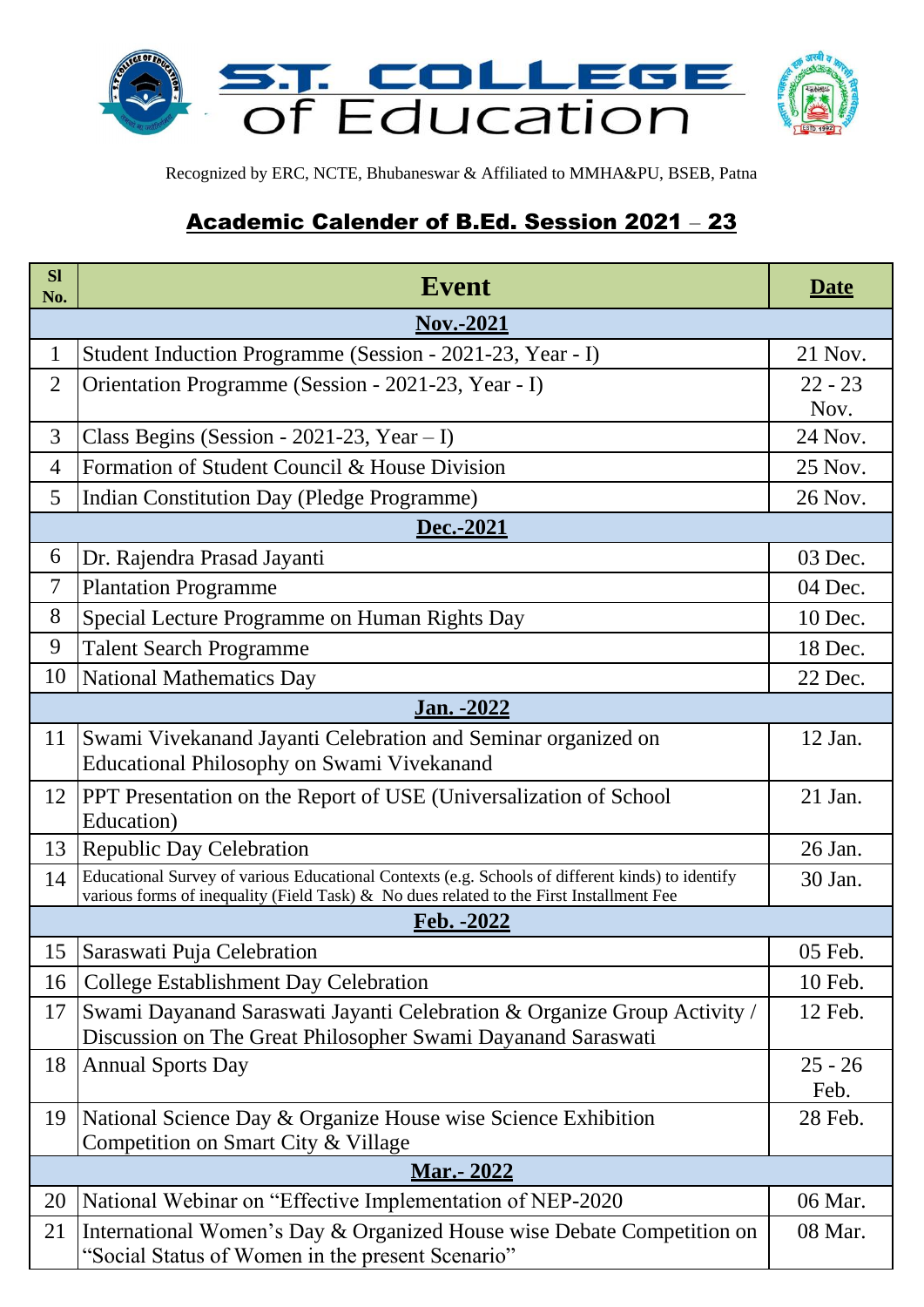| <b>Sl</b><br>No. | <b>Event</b>                                                                                                                                  |                   |  |  |  |  |  |
|------------------|-----------------------------------------------------------------------------------------------------------------------------------------------|-------------------|--|--|--|--|--|
| 22               | Rangoli Competition (House wise) on the theme of 'Beti Bachao Beti Padhao'                                                                    |                   |  |  |  |  |  |
| 23               | Bihar Diwas & Organize Song and Dance Competition based on Bihar Culture<br>Tradition                                                         |                   |  |  |  |  |  |
| 24               | Parents-Teacher Meet (PTM)                                                                                                                    |                   |  |  |  |  |  |
| 25               | No dues work (Educational Survey Copy) & Organize Unit Test/Class Test<br>based on Curriculum (Year $- I$ )                                   | $28 - 31$<br>Mar. |  |  |  |  |  |
|                  | <u>Apr.-2022</u>                                                                                                                              |                   |  |  |  |  |  |
| 26               | Unit Test / Class Test Result Publication $\&$ showing a copy to students                                                                     | 09 Apr.           |  |  |  |  |  |
| 27               | Ambedkar Jayanti (Speech Competition)                                                                                                         | 14 Apr.           |  |  |  |  |  |
| 28               | Swacchhta Awareness Programme at Phulwarisharif Railway Station, Patna                                                                        | 16 Apr.           |  |  |  |  |  |
| 29               | Veer Kunwar Singh Jayanti Celebration                                                                                                         |                   |  |  |  |  |  |
| 30               | Providing Curriculum-based Assignment work (Year $-$ I), Distribution<br>Assignment Copy & No dues work related to the second installment fee | 30 Apr.           |  |  |  |  |  |
|                  | <b>May-2022</b>                                                                                                                               |                   |  |  |  |  |  |
| 31               | Conducting Internal Examination (Year - I)                                                                                                    | $03 - 07$         |  |  |  |  |  |
|                  |                                                                                                                                               | May               |  |  |  |  |  |
| 32               | Conducting Micro / Macro Teaching Practice Class                                                                                              | $09 - 31$         |  |  |  |  |  |
| 33               | Ravindra Nath Tagore Jayanti Celebration & Special Lecture Programme by<br><b>College Faculty Member</b>                                      | May<br>09 May     |  |  |  |  |  |
| 34               | Mahatma Buddha Jayanti Celebration & Special Lecture Programme by<br><b>College Faculty Member</b>                                            | 26 May            |  |  |  |  |  |
| 35               | Internal Examination (Year – I) Result Publication $\&$ showing a copy to<br>students                                                         | 28 May            |  |  |  |  |  |
|                  | <u>June-2022</u>                                                                                                                              |                   |  |  |  |  |  |
| 36               | Organize a Five-day workshop on "Use of ICT in Education"                                                                                     | $01 - 05$<br>Jun. |  |  |  |  |  |
| 37               | World Environment Day and organize Role Play Competition on Save Water                                                                        | 05 Jun.           |  |  |  |  |  |
|                  | <b>July-2022</b>                                                                                                                              |                   |  |  |  |  |  |
| 38               | No Dues work (Related to third installment fee & Internal Assignment Copy)                                                                    | $01 - 02$ Jul.    |  |  |  |  |  |
| 39               | Micro Teaching Certificate, School Observation Relieving Letter and School<br>Observation related Copy distribution                           | $11 - 12$ Jul.    |  |  |  |  |  |
| 40               | School Engagement / Observation Programme (24 working days / 04 weeks) Begins                                                                 |                   |  |  |  |  |  |
| 41               | <b>ALUMNI</b> Meeting                                                                                                                         |                   |  |  |  |  |  |
| Aug.-2022        |                                                                                                                                               |                   |  |  |  |  |  |
| 42               | School Engagement / Observation Programme End                                                                                                 | 13 Aug.           |  |  |  |  |  |
| 43               | <b>Independence Day Celebration</b>                                                                                                           | 15 Aug.           |  |  |  |  |  |
| 44               | Students Teacher Feedback & Copy received of School Engagement / Observation<br>Programme                                                     | 16 Aug.           |  |  |  |  |  |
| 45               | 30 Hour Online Value - Added Course on PDP                                                                                                    | 17 Aug.           |  |  |  |  |  |
| 46               | Two days Workshop related to Art & Craft / Fine Arts                                                                                          | $26 - 27$<br>Aug. |  |  |  |  |  |
| 47               | <b>Cricket Match</b>                                                                                                                          | 31 Aug.           |  |  |  |  |  |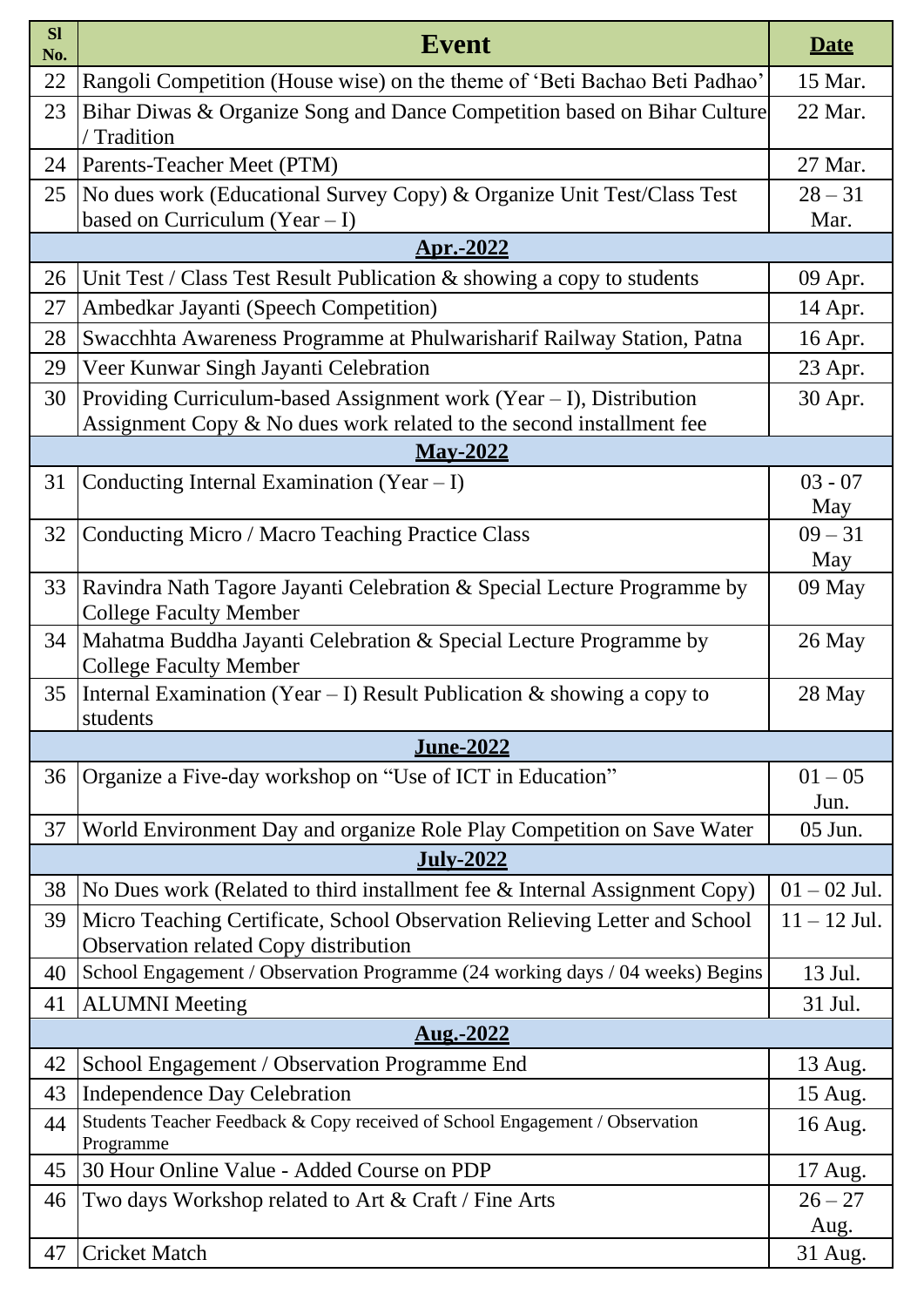| <b>Sl</b><br>No. | <b>Event</b>                                                                                                                                                                                                     |                   |  |  |  |  |
|------------------|------------------------------------------------------------------------------------------------------------------------------------------------------------------------------------------------------------------|-------------------|--|--|--|--|
| Sep.-2022        |                                                                                                                                                                                                                  |                   |  |  |  |  |
| 48               | Teacher's day celebration                                                                                                                                                                                        | 05 Sep.           |  |  |  |  |
| 49               | International Literacy Day & organize House wise PPT Presentation<br>Competition on current data of National / International Literacy                                                                            | 08 Sep.           |  |  |  |  |
| 50               | House wise Carom board Competition                                                                                                                                                                               |                   |  |  |  |  |
| 51               | Two days online National Lecture series organized in association with Grizzly<br>College of Education                                                                                                            |                   |  |  |  |  |
| 52               | $ B.Ed.$ Session 2021-23 (Year – I) Class End & No dues clearance of all types<br>of dues and filling all types of Feedback form (Curriculum, Teacher, College<br>$etc.$ )                                       |                   |  |  |  |  |
|                  | Oct.-2022                                                                                                                                                                                                        |                   |  |  |  |  |
| 53               | Re-orientation Programme B.Ed. Session 2021-23 (Year – II)                                                                                                                                                       | 01 Oct.           |  |  |  |  |
| 54               | Gandhi Jayanti / Lal Bahadur Shastri Jayanti & organized Swacchhta Abhiyan<br>in College premises and Class Begins of B.Ed. Session 2021-23 (Year $-$ II)                                                        | 02 Oct.           |  |  |  |  |
| 55               | Deep Decoration Competition & House wise Rangoli Competition on<br>'Pollution Free Diwali'                                                                                                                       | 22 Oct.           |  |  |  |  |
|                  | <b>Nov.-2022</b>                                                                                                                                                                                                 |                   |  |  |  |  |
| 56               | Guru Nanak Jayanti                                                                                                                                                                                               | 08 Nov.           |  |  |  |  |
| 57               | National Education Day & Poster Making Competition on 'Quality Education<br>in India'                                                                                                                            | 11 Nov.           |  |  |  |  |
| 58               | Special Lecture Programme on How to prepare for CTET/BTET Examination                                                                                                                                            |                   |  |  |  |  |
| 59               | Indian Constitution Day & organize Essay writing Competition on 'Indian<br>Constitution and our Fundamental Rights'                                                                                              | 26 Nov.           |  |  |  |  |
|                  | Dec.-2022                                                                                                                                                                                                        |                   |  |  |  |  |
| 60               | World Aids Day (Lecture Prog. By Resource Prog.)                                                                                                                                                                 | 01 Dec.           |  |  |  |  |
| 61               | World Human Rights Day (Panel Discussion)                                                                                                                                                                        | 10 Dec.           |  |  |  |  |
| 62               | Unit Test / Class Test based on Curriculum (Year – II) & No dues related to<br>fourth and last installment fee                                                                                                   | $29 - 30$<br>Dec. |  |  |  |  |
| 63               | Providing Curriculum-based Assignment work (Year $-$ II) & Distribution<br><b>Assignment Copy</b>                                                                                                                | 30 Dec.           |  |  |  |  |
|                  | Jan.-2023                                                                                                                                                                                                        |                   |  |  |  |  |
| 64               | Review of National Curriculum frameworks on School Education and write a<br>Report and organize PPT Presentation Competition and Discussion                                                                      | 10 Jan.           |  |  |  |  |
| 65               | Swami Vivekanand Jayanti celebration and organized Role Play Competition<br>on 'Swami Vivekanand'                                                                                                                | 12 Jan.           |  |  |  |  |
| 66               | Unit Test / Class Test Result Publication and Showing a copy to students                                                                                                                                         |                   |  |  |  |  |
| 67               | <b>Republic Day Celebration</b>                                                                                                                                                                                  | 26 Jan.           |  |  |  |  |
| 68               | Conducting Internal Examination of Year – II and No dues work related to<br>Course Fee & Assignment Copy and distribution Copy & Relieving Letter of<br>School Internship Programme (96 days working / 16 weeks) | $27 - 30$<br>Jan. |  |  |  |  |
| Feb. - 2023      |                                                                                                                                                                                                                  |                   |  |  |  |  |
| 69               | School Internship Programme Begins                                                                                                                                                                               | 01 Feb.           |  |  |  |  |
| 70               | <b>College Establishment Day</b>                                                                                                                                                                                 | 10 Feb.           |  |  |  |  |
| 71               | Internal Examination (Year - II) Result Publication and showing a copy to students                                                                                                                               | 25 Feb.           |  |  |  |  |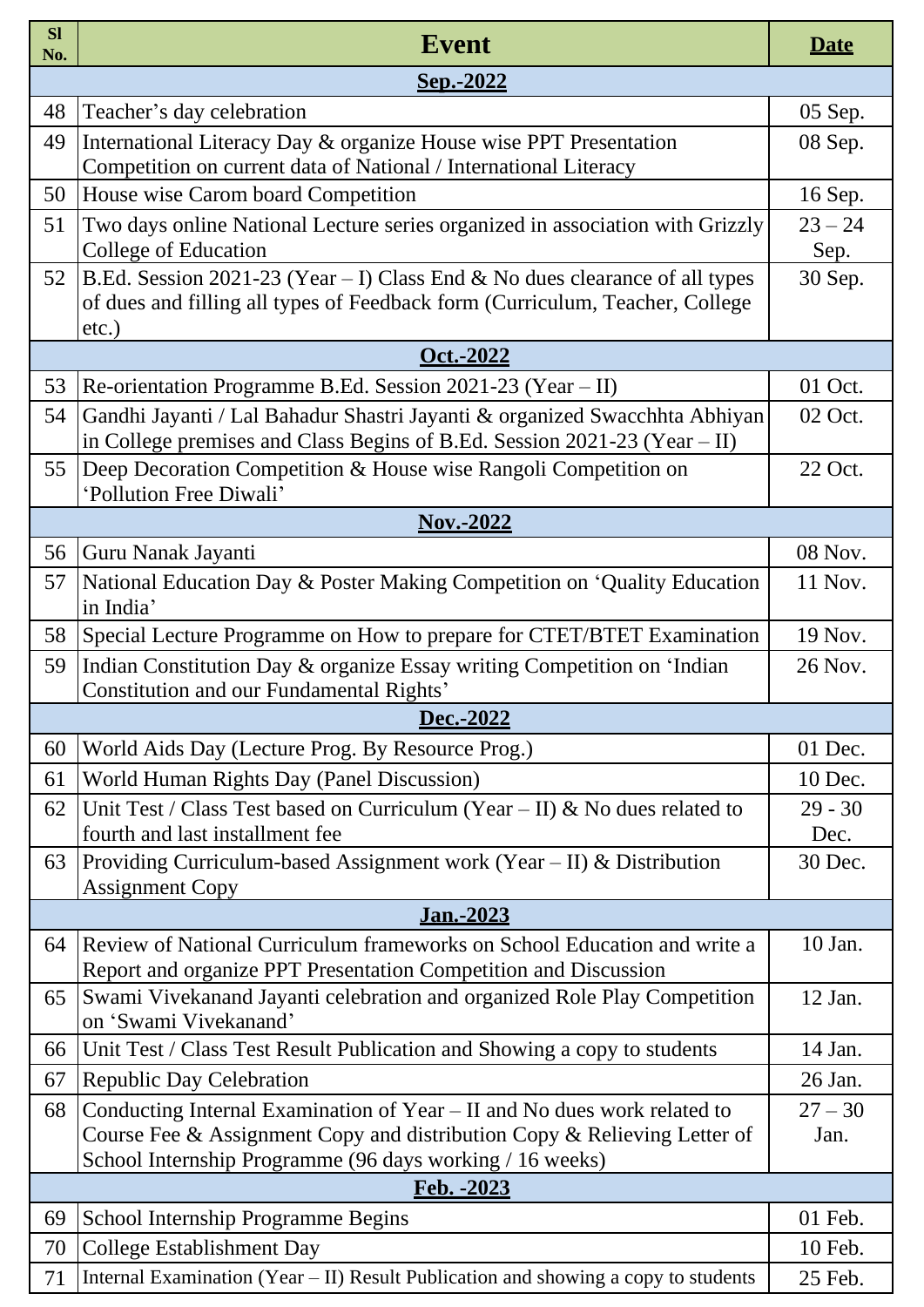| <b>Sl</b><br>No.    | <b>Event</b>                                                                                                                                                                                                 | <b>Date</b>       |  |  |  |  |
|---------------------|--------------------------------------------------------------------------------------------------------------------------------------------------------------------------------------------------------------|-------------------|--|--|--|--|
|                     | <u> Mar. – 2023</u>                                                                                                                                                                                          |                   |  |  |  |  |
| 72                  | School Internship Programme Continued                                                                                                                                                                        | $01 - 31$<br>Mar. |  |  |  |  |
|                     | <u> Apr. – 2023</u>                                                                                                                                                                                          |                   |  |  |  |  |
| 73                  | School Internship Programme Continued                                                                                                                                                                        | $01 - 30$<br>Apr. |  |  |  |  |
| 74                  | <b>Educational Excursion</b>                                                                                                                                                                                 | $02$ Apr.         |  |  |  |  |
| $\text{Mav} - 2023$ |                                                                                                                                                                                                              |                   |  |  |  |  |
| 75                  | Student/Teachers' Exchange Programme                                                                                                                                                                         | 14 May            |  |  |  |  |
| 76                  | School Internship Programme End                                                                                                                                                                              | 31 May            |  |  |  |  |
|                     | <u>June – 2023</u>                                                                                                                                                                                           |                   |  |  |  |  |
| 77                  | Students-Teacher Feedback & copy received of School Internship Programme                                                                                                                                     | $01$ Jun.         |  |  |  |  |
| 78                  | World Environment Day & organized PPT Presentation Competition (House<br>wise) related to 'Environmental Issues'                                                                                             | $05$ Jun.         |  |  |  |  |
| 79                  | Class End of B.Ed. Session 2021-23 and organized Farewell Party /<br>Community Lunch, all types of Feedback form fill up and submission<br>(Curriculum, Teacher, College, etc.) and all types of dues clear. | 30 Jun.           |  |  |  |  |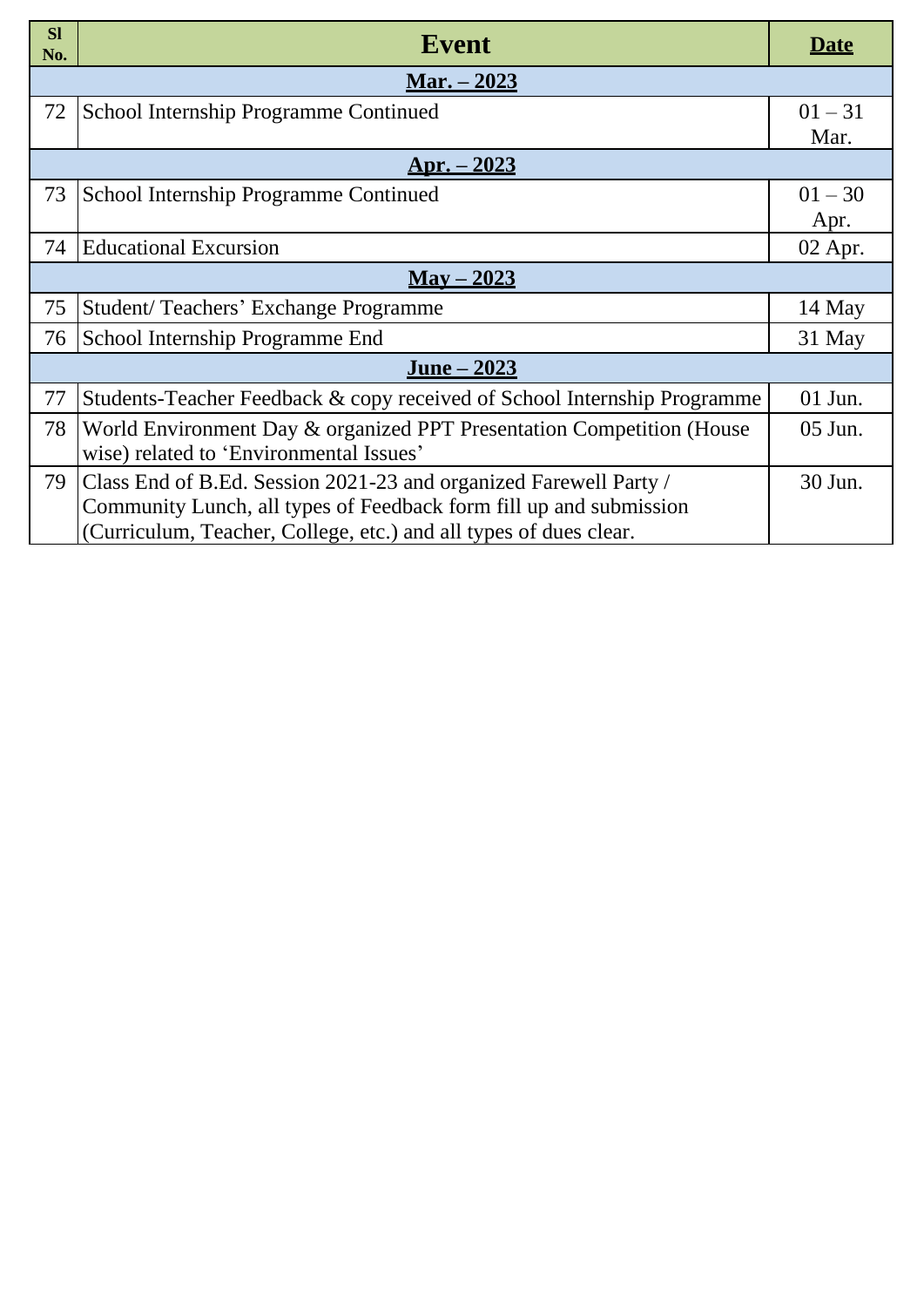

Recognized by ERC, NCTE, Bhubaneswar & Affiliated to MMHA&PU, BSEB, Patna

#### List of Holidays for Faculty Member and Students-Teacher of B.Ed. Year 2021 – 22

| Sl.<br>No. | <b>Festival / Occasion</b>                       | From       | T <sub>0</sub> | Day                                      | No. of<br><b>Days</b> | <b>Remarks</b> |
|------------|--------------------------------------------------|------------|----------------|------------------------------------------|-----------------------|----------------|
| 01         | Makar Sankranti                                  | 14.01.2022 | 14.01.2022     | <b>Friday</b>                            | 01                    |                |
| 02         | Republic Day (Celebration) *                     | 26.01.2022 | 26.01.2022     | Wednesday                                | 01                    |                |
| 03         | <b>Basant Panchami</b>                           | 05.02.2022 | 05.02.2022     | <b>Saturday</b>                          | 01                    |                |
| 04         | Maha Shivratri                                   | 01.03.2022 | 01.03.2022     | <b>Tuesday</b>                           | 01                    |                |
| 05         | Holi                                             | 17.03.2022 | 19.03.2022     | <b>Thursday</b><br>to<br><b>Saturday</b> | 03                    |                |
| 06         | Shab-e-Barat                                     | 19.03.2022 | 19.03.2022     | <b>Saturday</b>                          | 01                    |                |
| 07         | Ramnavmi                                         | 10.04.2022 | 10.04.2022     | <b>Sunday</b>                            | 01                    |                |
| 08         | Mahavir Jayanti/ Ambedkar<br>Jayanti *           | 14.04.2022 | 14.04.2022     | <b>Thursday</b>                          | $\boldsymbol{00}$     |                |
| 09         | Good Friday                                      | 15.04.2022 | 15.04.2022     | Friday                                   | 01                    |                |
| 10         | Ramzan (Alvida Juma)                             | 29.04.2022 | 29.04.2022     | Friday                                   | 01                    |                |
| 11         | May Day (Labour Day<br>Celebration) *            | 01.05.2022 | 01.05.2022     | <b>Sunday</b>                            | $\boldsymbol{00}$     |                |
| 12         | Eid-ul-Fitr **                                   | 03.05.2022 | 04.05.2022     | <b>Tuesday to</b><br>Wednesday           | 02                    |                |
| 13         | <b>Summer Vacation</b>                           | 06.06.2022 | 25.06.2022     | <b>Monday to</b><br><b>Saturday</b>      | 20                    |                |
| 14         | Eid-ul-Zoha (Bakrid) **                          | 10.07.2022 | 11.07.2022     | <b>Sunday to</b><br><b>Monday</b>        | 02                    |                |
| 15         | Muharram                                         | 09.08.2022 | 09.08.2022     | <b>Tuesday</b>                           | 01                    |                |
| 16         | Janmashtami                                      | 19.08.2022 | 19.08.2022     | Friday                                   | 01                    |                |
| 17         | <b>Independence Day</b><br>(Celebration) *       | 15.08.2022 | 15.08.2022     | <b>Monday</b>                            | 01                    |                |
| 18         | Raksha Bandhan                                   | 11.08.2022 | 11.08.2022     | <b>Thursday</b>                          | 01                    |                |
| 19         | Durga Puja                                       | 01.10.2022 | 05.10.2022     | <b>Saturday</b><br>to<br>Wednesday       | 0 <sub>5</sub>        |                |
| 20         | Milad-un-Nabi                                    | 09.10.2022 | 09.10.2022     | <b>Sunday</b>                            | 01                    |                |
| 21         | $Divali + Chhat + Bhai Duj +$<br>Chitragupt Puja | 24.10.2022 | 01.11.2022     | <b>Monday to</b><br><b>Tuesday</b>       | 09                    |                |
| 22         | Guru Nanak Jayanti *                             | 08.11.2022 | 08.11.2022     | <b>Tuesday</b>                           | $\bf{00}$             |                |
| 23         | Christmas Day                                    | 25.12.2022 | 25.12.2022     | <b>Sunday</b>                            | 01                    |                |
| 24         | <b>Winter Vacation</b>                           | 31.12.2022 | 05.01.2023     | <b>Saturday</b><br>to<br><b>Thursday</b> | 06                    |                |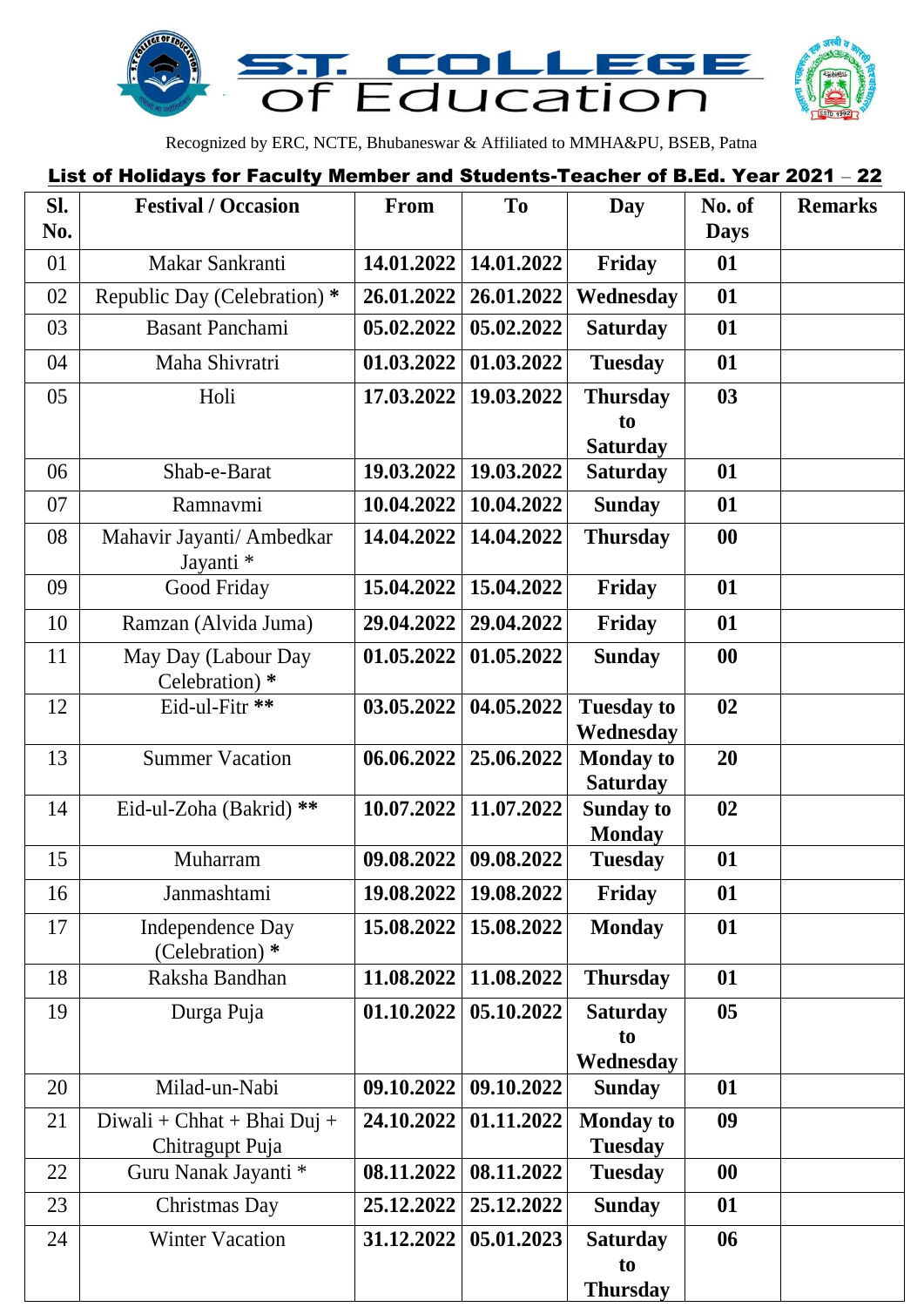Total Holidays (Including Sunday) – 61 Number of Sunday in the Total Holiday – 08 Total Number of days off except Sunday – 53 **University will follow six working days a week.**

**\* Marked occasion will be celebrated in the College**

**\*\* The date of holiday of Muslim Festivals may change according to sighting of the moon**

**Note :**

**All Holiday are subjects to change without any prior notice Winter Break – 31st Dec. 2022 to 05th Jan. 2023 Summer Vacation (for Students only) – 06th June 2022 to 25 th June 2022 - 20 days (For Teachers) – 06th June 2022 to 20th June 2022 - 15 days**